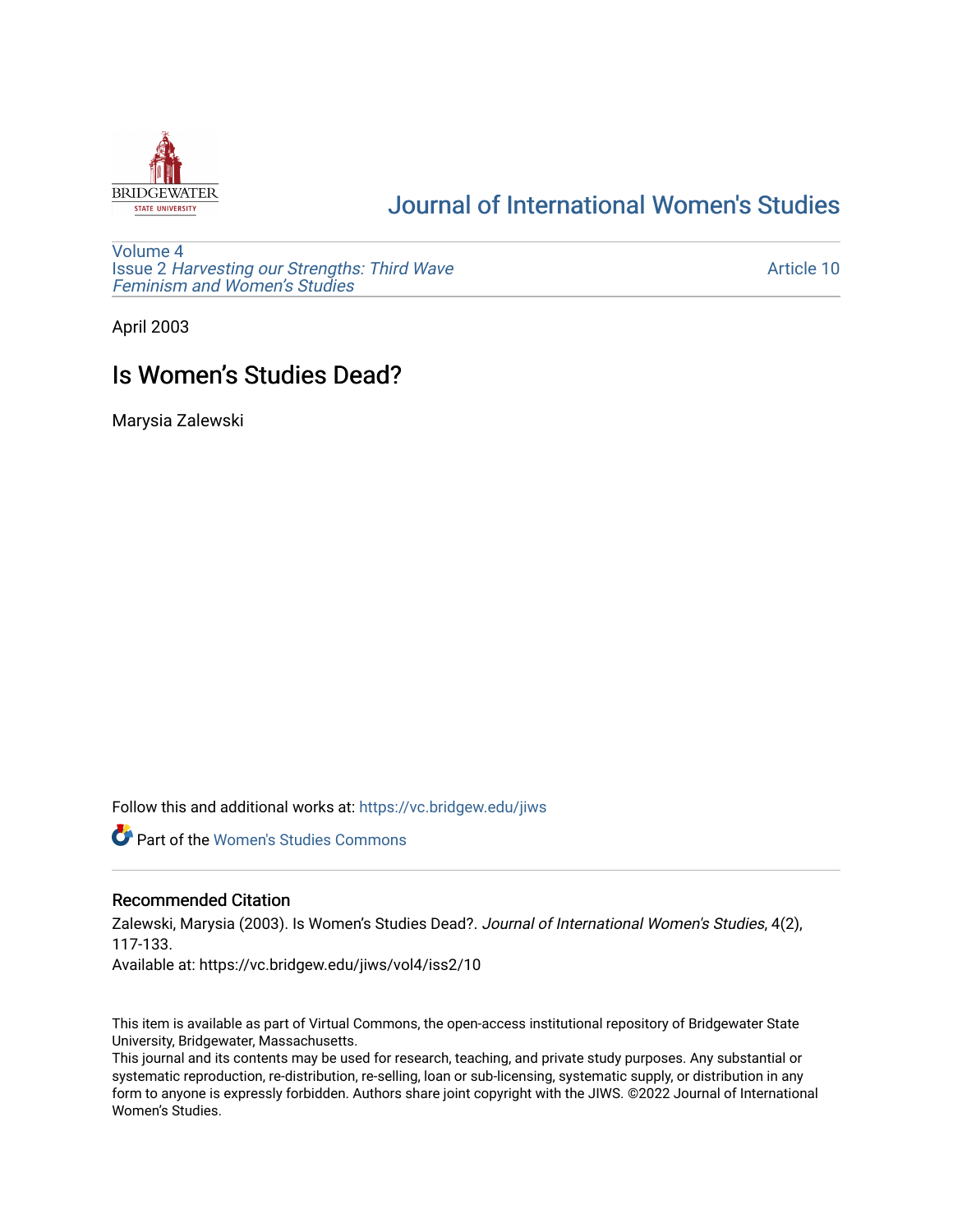This journal and its contents may be used for research, teaching and private study purposes. Any substantial or systematic reproduction, re-distributio<del>n</del>, ቦe venthe), loan or sub-licensing, systematic supply or distribution in any form to anyone is expressly forbidden. ©2003 Journal of International Women's Studies. Zalewski: Is Women's Studies Dead?

## **Is Women's Studies Dead?**

#### By Marys[i](#page-17-0)a Zalewski<sup>i</sup>

### **Abstract**

This article considers the recurring criticisms of Women's Studies. The desire for the demise of Women's Studies is not new yet recent demands for its end have come from Women's Studies scholars themselves. I review the arguments for and against the termination of the field and, although the arguments against Women's Studies are compelling, I argue for its continuation. This paradoxical conclusion is reached by reconsidering the "for and against" debates through Wendy Brown's use of Jacques Derrida's "spectre" and Walter Benjamin's "angel of history." Thus, despite the seduction of the discourse of conventional argumentation performed through the deconstructive critique of women's studies, the article reposes the question of how to retain Women's Studies – founded on the incoherent category of woman – whilst simultaneously subjecting the field to radical interrogation and re-organization.

*Key Words*: third wave feminism, women's studies, university politics

\* \* \*

What motivates the question "is Women's Studies dead?" Firstly, a number of scholars have recently suggested that its demise is necessary and/or inevitable (Brown "Impossibility"; Brown, *Politics*; Patai; Martin). Secondly, in Anglo-American culture, there are numerous contemporary accounts of a move into an era of third wave feminism in which Women's Studies seems misplaced and anachronistic (Findlen; Heywood and Drake; Maglin and Perry; Walker). And, thirdly, the strength and breadth of criticisms of Women's Studies appear to be on the increase (Ahmed *et al*; Jackson), impelling more Women's Studies scholars themselves to address the issue of the downfall of Women's Studies and its necessary resuscitation.

It may appear that I have a predictable desire in defending its teaching and practice and arguing against its extinction as I currently teach in a Women's Studies center. However, what lies at the root of my interest is a three-fold, potentially paradoxical view. I agree with many of the contemporary criticisms; I disagree with many of the arguments put forward by practitioners of Women's Studies for its continuance; yet, I still harbor a desire for it to prevail. How do I justify this apparently contradictory judgement? Why do I entertain some remnants of value in Women's Studies? To address these questions and the issue of the imminent dissolution of the field, I will elaborate on the criticisms and defences of Women's Studies particularly in the context of subject-based enquiry. I will then offer an alternative way to think about the ensuing impasse between the two positions utilising Wendy Brown's recent interpretations of the work of Jacques Derrida and Walter Benjamin in *Politics out of History*.

#### **Women's Studies Must Die!**

From its genesis, Women's Studies have been plagued by problems emanating from a plethora of critical constituencies. These critical constituencies might be divided into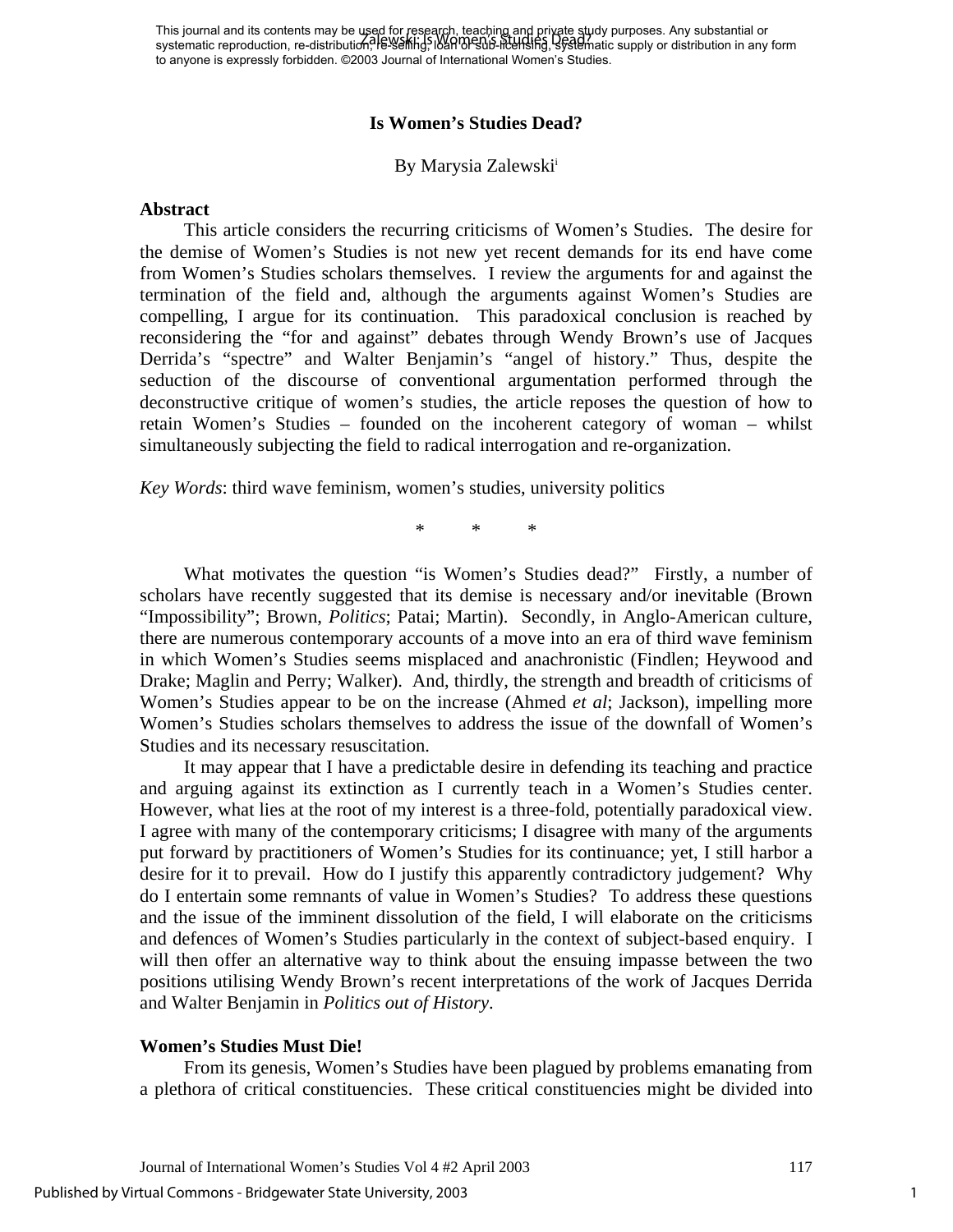two broad camps: the first includes the more traditional sceptics of Women's Studies, such as the university establishment, women's organizations outside the university and sometimes Women's Studies students themselves; the second group includes more contemporary and perhaps less predictable detractors.<sup>ii</sup> Let me briefly detail the complaints from the "traditional sceptics." The university establishment has always been sceptical about the value of Women's Studies; the suspicion being that Women's Studies is "too political" and not scholarly enough, a view which mirrors public and popular perceptions about the inadequate character of Women's Studies and a mistrust about its place in institutions of higher education (Cramer and Russo; Evans 17). Although, clearly, universities have permitted Women's Studies programs and centres into the academy and indeed some have survived and flourished, they are often run on the un- /under-paid labor of female academics (Skeggs 480), and on shoe-string budgets, making such programs vulnerable in times of economic cut-backs and re-structuring plans. Conversely, women's organizations outside the university frequently complain that Women's Studies has become "too academic," or "too theoretical" and as such has less and less to say about what is happening to "real" women in the "real" world. Sometimes this attitude is reinforced by Women's Studies students who frequently rail against the requirement to study theory and, additionally, often expect emotional as well as intellectual support as a route to providing them with the tools to "change their lives" (Skeggs 482; Jackson 31).

The brevity of this foray into traditional criticisms of Women's Studies is not meant to underplay their importance; rather it indicates my view that it is the criticisms from the less traditional and more recent sceptics that have more fundamentally cut into the heart of contemporary Women's Studies theory and practice. Women's Studies students bring universities income, and so as long as it remains economically viable for such programs to continue, many may well survive. And the scholars who run them will continue to cope with the ever-increasing demands to sustain, nurture and breathe life into Women's Studies. "Women's Studies…is taking a kicking and we are the body bags. It is in these conditions that we will continue to fight" (Skeggs 483). But we need to move on to engage with the question – what is it about Women's Studies that makes contemporary sceptics crave its dissolution?

# **Unsettling Women's Studies: Dropping the Subject**

A major reason why contemporary sceptics crave the dissolution of Women's Studies is because of its inflexible adherence to the subject of woman. According to one influential critic, this has made Women's Studies:

politically and theoretically incoherent, and tacitly conservative. It is incoherent because by definition it circumscribes uncircumscribable "women" as an object of study, and it is conservative because it must, finally resist all objections to such circumscription: hence the persistent theory wars, and race wars, and sex wars, notoriously ravaging women's studies (Brown, *Politics* 34).

Elaborating on her view regarding the impossibility of women's studies Brown concedes that as a critique of the ubiquitous misogynist, masculinist, and sexist norms in academic institutions, Women's Studies was "politically important and intellectually creative" but, nevertheless, concludes that today "there is no such thing as women's studies (*Politics*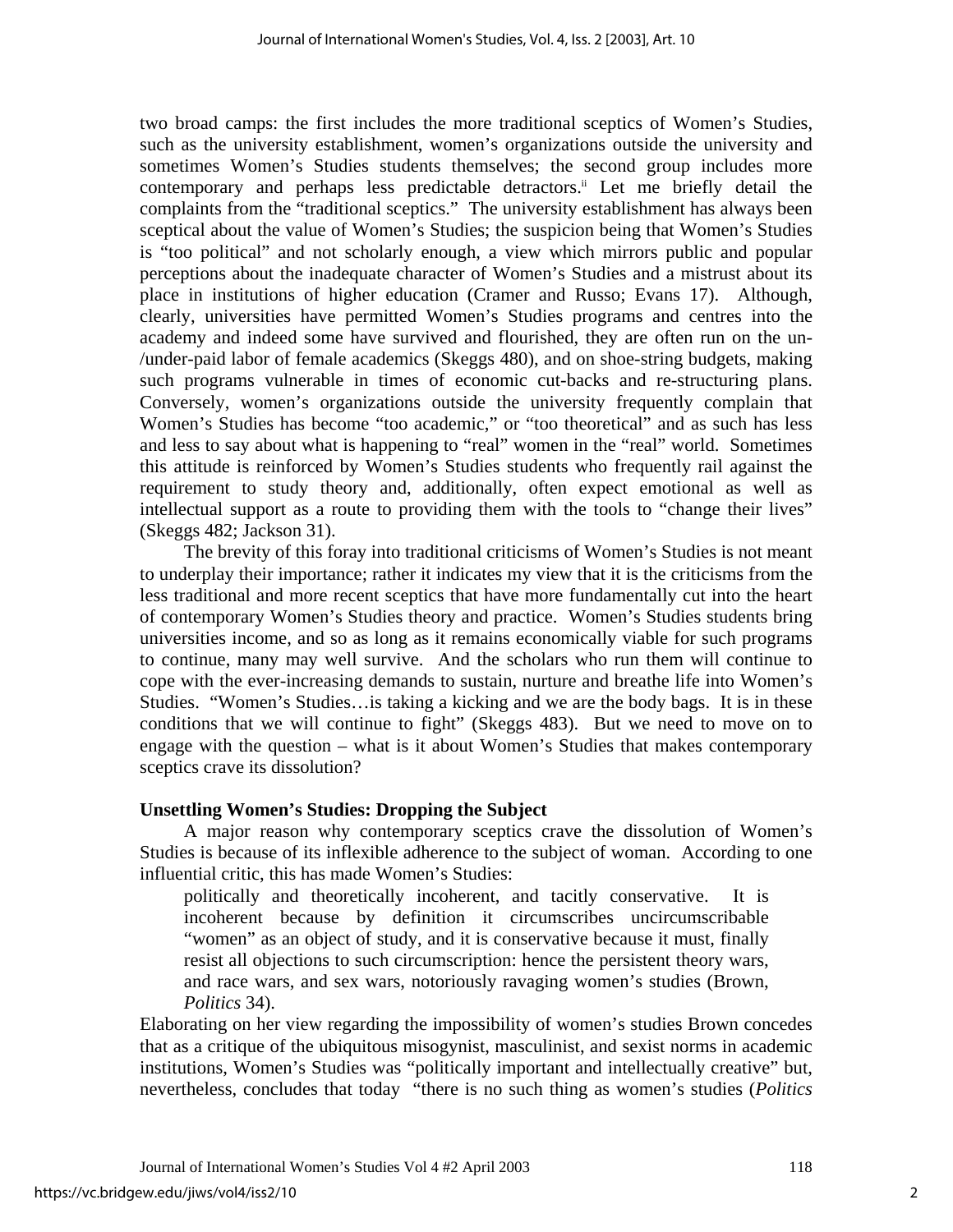34). She offers this bleak conclusion because, in her view, Women's Studies is not sustainable in the face of the swathe of theoretical objections to its singular project. Biddy Martin similarly rebukes contemporary practitioners of Women's Studies who obstinately hold fast to the insularity and self-righteousness that its attachment to its originary subject invokes. Affirming Brown's prognosis, Martin suggests that "women's studies has lost much of its critical and intellectual vigor" (353). This is the case because women's studies is impelled to insist on its defence of its theoretical foundations which results in a "stultifying entrenchment" (354).

As indicated earlier, a host of other critics share Brown and Martin's judgement apropos the intellectual and political poverty of contemporary Women's Studies. Queer theorists' distrust of the practices of Women's Studies lies in the latter's proclivity to bind the parameters of what sexed subjects "can be." As women and feminists of color have demonstrated scholars' ignorance about the ways in which discourses and structures of racism permeate Women's Studies, queer theorists illustrate how the augmentation of the institution of heterosexuality is effected by the ontological and epistemological conviction concerning the status of "woman." Transgender theorists deplore the apparent inability of Women's Studies scholarship to countenance the idea of bodily "sex" not being identical to subjective gender. Third wave feminists – an emergent and disparate grouping – appear committed to working with a feminism that strategically combines "equity feminism…gender feminism, along with poststructuralism…black feminism, women-of-color feminism, working-class feminism, pro-sex feminism, and so on" (Heywood and Drake 3). $\ddot{ }$  This combination tends to insinuate that a place for Women's Studies, in its conventional format, would be doubtful.

The relationship between third wave feminism and postfeminism is indeterminate, though there is a sense that each shares a discontent with feminist principles and practices attached to the second wave.<sup>iv</sup> This impression is compounded by the connection of both groupings with younger women and feminists; younger, that is, than the women and feminists credited with the development of second wave feminism. What is held in particular disdain is the putative second wave propensity to position women as victims and in a constant antithetical relationship with men and masculinity. Given these views, traditional orthodoxies in Women's Studies would clearly appear to be unwelcome in third wave and postfeminist domains. To be sure, the term "postfeminism" seems to have been taken up more readily by the media – evidently ever happy to find ways to condemn feminism – and in popular representations of feminism (see Denefield; Faludi; Roiphe; Walters). Despite misgivings that the media and many popular feminist texts offer inadequate renditions of contemporary feminist thought, nevertheless, both tap into and circulate ideas about feminism, particularly a feminism which is tainted with second wave principles, all adding to a general aura of contempt for feminism and Women's Studies, suggesting the latter's demise would be welcome.

Surprisingly, perhaps, Women's Studies scholars themselves are among those who berate the practices of their field, though this castigation is exhibited more conspicuously in the US than elsewhere. In addition to Brown, central articulators of the arguments in this arena include Daphne Patai and Joan Mandle.<sup>v</sup> A key problem for Patai and Mandle concerns the distance Women's Studies has contrived between itself, other feminist scholars and the university institution. They express particular anxiety about the tendency for Women's Studies scholars to create an alternative set of ideological and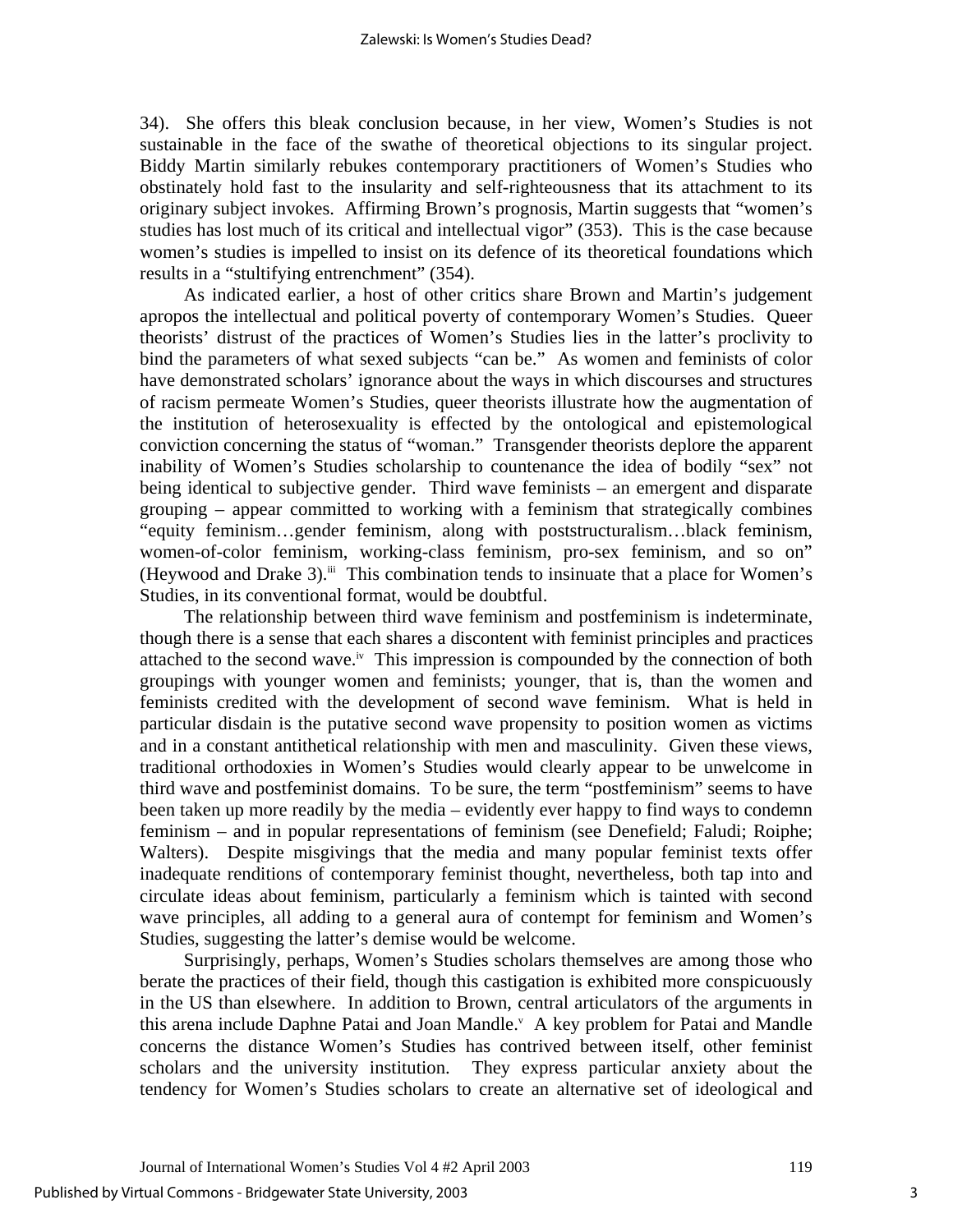academic practices. Patai asks: "is women's studies an integral part of academe, or should it embrace permanent outsider status?" (8). She confirms that outsider status is not her favored location for Women's Studies. What emerges as a particularly significant factor in the debate about the current value of Women's Studies among Women's Studies scholars is the difficulties encountered around "going public" with criticisms from "within." Patai suggests that Mandle's questioning of Women's Studies positions her as a "heretic," a view confirmed for Patai by anecdotal evidence collected at the US *National Women's Studies Association* meetings, where "a number of women acknowledged the internal difficulties besetting their programs" (8). Brown also comments on some of the reactions to her public presentations questioning Women's Studies: "the overwhelming response to these reflections…was glowering silence broken by *sotto voce* hallway denunciations of my presentation as 'reactionary' and 'collaborationist' with the enemy" (*Politics* 34). These reactions further inhibit the ability of Women's Studies scholars to face up to their challengers. To excavate more deeply the trouble contemporary Women's Studies appears to be causing, I will elaborate further on the ways in which the legacy of the "subject" has figured in Women's Studies and the criticisms of it.

# **Re-considering the Subject**

*Stubbornly, defiantly, we hold on to that truth. There is such a thing as woman (Bell and Klein xix).* 

*There is something about Women's Studies…organized by social identity rather than by genre of enquiry, that [makes it] especially vulnerable to losing its raison d'etre when the coherence or boundedness of its object of study is challenged (Brown, "Impossibility" 86).*

The ontological focus on empirical women and the subject of woman has been a foundational point for the practice of Women's Studies. Western women, weary of destructive patriarchal narratives about them, seized the opportunity presented to them in the 1960s and 1970s to locate their resistance to oppression within the traditional fount of legitimate knowledge: the university (Yeatman 42; Brooks 122). Women took advantage of their formal educated status and the cultural atmosphere of radical social and political ferment to instigate the production of a more systematic and potentially transformative set of knowledges about women's lives. As Miriam Schneir suggests, the situation in the 1960s was such that it "afforded feminists a securer base from which to launch their activities and enabled them to move ahead with a speed and effectiveness that would have amazed their [first wave] predecessors" (xi). The conventional narrative has it that women responded to demands made by women's groups and the women's liberation movement by creating and developing Women's Studies in institutes of higher education (Lees).

Yet, the destabilisation of the subject – or, more precisely, its exposure as an object of instability – has been one of the major consequences of the last three decades and more of social and political theory, arguably largely inspired by the deconstructionist and postfoundational ethos of postmodernism and poststructuralism. The idea of, or belief in, a discernible sovereign human subject, the securely anchored and clearly demarcated ontological and epistemological figure of modernism, has been meticulously shattered.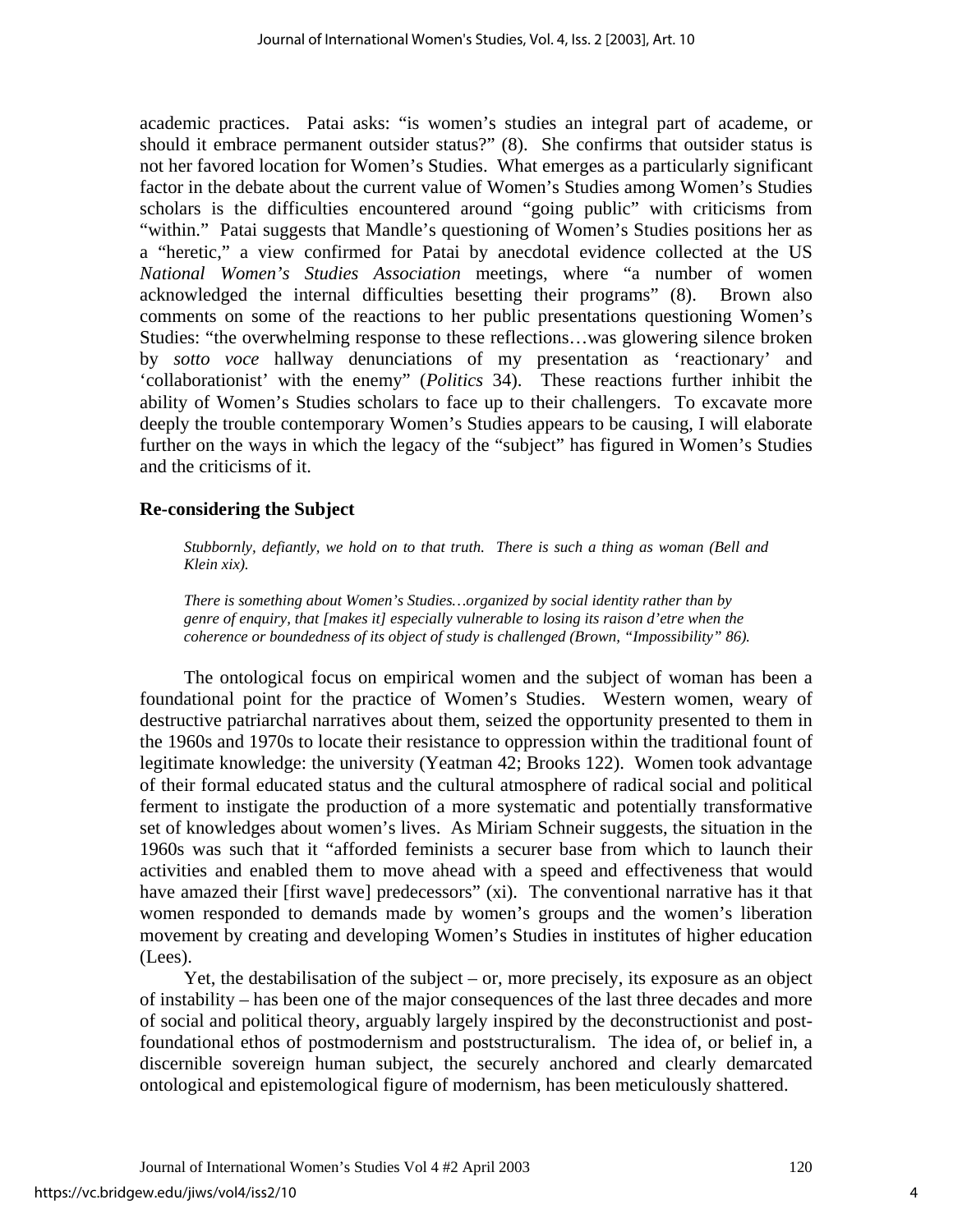The key thinkers of 'post-structuralism' – Derrida, Foucault and Lacan have in combination as well as individually mounted a devastating critique of the main assumptions on which much social and feminist theory was previously based and it has proved to be a critique from which neither has emerged unscathed (Barrett 201).

Given the conventional adherence to the subject within Women's Studies, it might be expected that its practitioners would be somewhat troubled. Yet, this trouble should have been anticipated. Questions about the subject have consistently tormented Women's Studies, particularly the question of "which women" are of concern to the field. But feminists and women of color have consistently provided the answer to this question. "The Women's Liberation Movement is a multitude of white women with an only occasional black sister to lend color to the meeting" (Ware 98).

Ware's remarks – originally made in 1970 – verify the important connection between the women's liberation movement and Women's Studies. However, as noted, the women's liberation movement was predominantly white; and this mattered. Black women and women of color were suspicious of the movement as it soon became apparent that it was not only difficult for a group of white middle-class women to deal adequately with the specific problems that black women and women of color face, but also that white women were not actually interested in issues of race – or, more precisely, their own racism – at all. As Toni Morrison observed in 1971: "what do black women feel about Women's Lib? Distrust. It is white, therefore suspect" (454). To be sure, women involved with Women's Studies – the proclaimed "educational arm of the Women's Liberation Movement" (Klein 75) – perhaps genuinely intended their practices to be inclusive. However, in practice – and ultimately in theory – this aspiration would falter as the work of the critics detailed in this article attest.

There is a large body of work which examines the extent to which Women's Studies seems incapable of dealing with the persistent glut of accusations of racial naiveté and ethnocentrism: from bell hooks' intrepid articulations of white feminists' accountability for their own racism in *Ain't I a Woman*, to Audre Lorde's "An Open Letter to Mary Daly," a response to Daly's *Gyn/Ecology*, through to the handing over of editorial control of the British-based journal *Feminist Review* to a group of black feminists in 1984. This work continues undiminished (if still under-read and underutilised) and predicates much of the work done in feminist post-colonial and third wave feminist studies which continues to document the injustices done by the ethnocentric tunnel vision of Western feminists. Given the scale of dissatisfaction with Women's Studies, is this the end?

# **The End of Women's Studies?**

*Woman…as an ontological basis of community, has been violently policed, exactly because its boundaries are mobile and contestable, and this is the case even within feminism itself. It is no longer news that the "feminist community" itself can operate, and has done so, along certain lines of exclusion…the feminist political imagination is one which has, even with its ostensibly expansive vision and ambitions, been no stranger to exclusions (Bell 7).* 

Women's Studies, perhaps a traditional archetype of a "feminist community," stands accused of policing boundaries. I do not mean to imply that each of the critical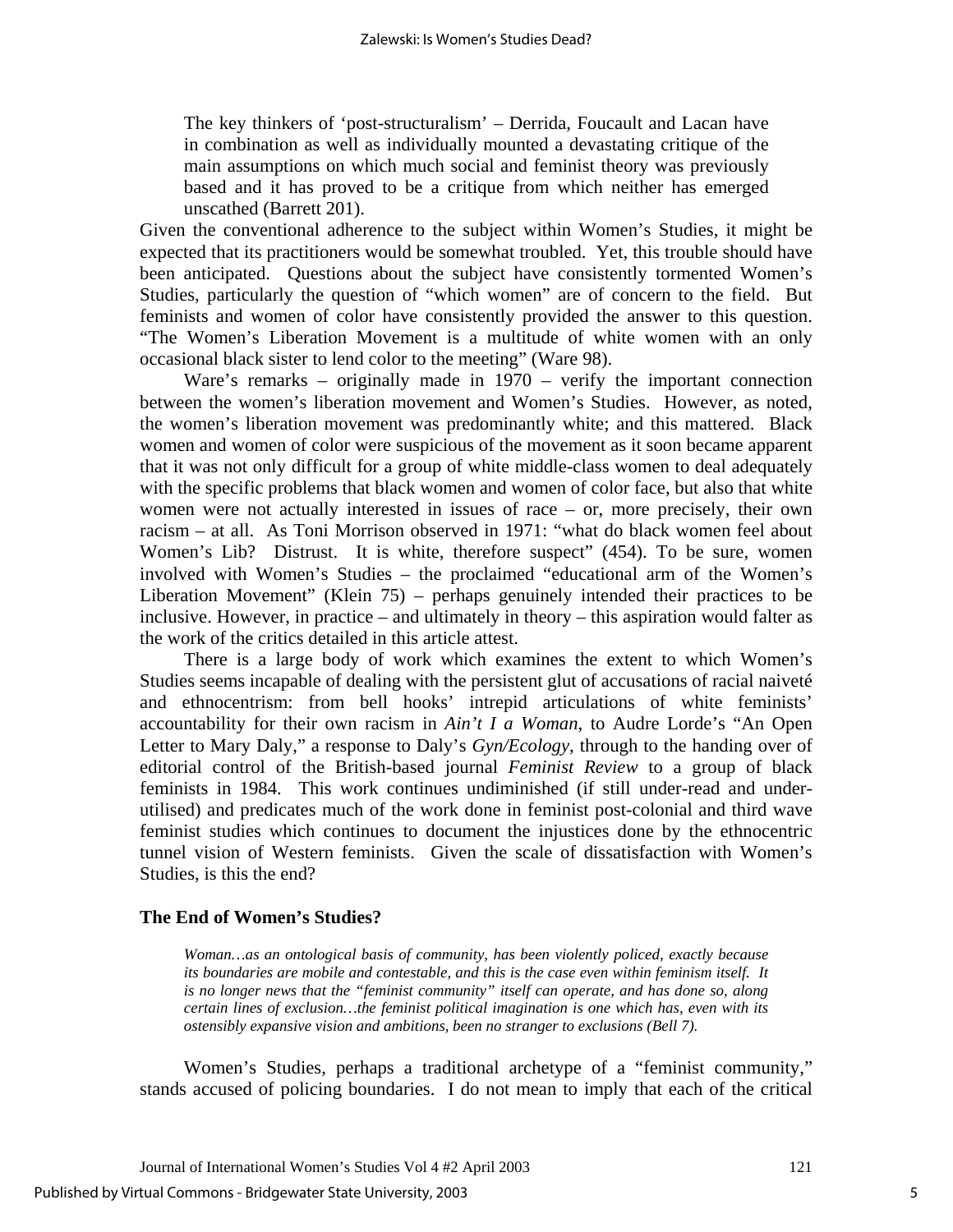constituencies I have identified share identical reasons for their discontent with Women's Studies; yet, they all question its effects and its future. A major effect is that the practices of Women's Studies appear to incite the reverse of the emancipatory, inclusionary and benevolent effects that its self-representation suggests should be the case. A further contention is that feminist enquiries about women which remain confined by modernist attachments to foundationalism – such as those expressed in conventional Women's Studies – seem propelled toward rigorous patrolling of their self-imposed boundaries. As Brown trenchantly summarises:

[T]heory that destabilizes the category of woman, racial formations that disrupt the unity or primacy of the category, and sexualities that similarly blur the solidarity of the category – each of these must be resisted, or worse, colonized, to preserve the realm. Each, therefore, will be compelled to go elsewhere; and women's studies will consolidate itself in the remains, impoverished by the lack of challenges from within, bewildered by its new ghettoization in the academy, a ghettoization produced this time by feminists themselves. There is no such thing as women's studies. Now what? (*Politics*  34).

For those practitioners of Women's Studies who disagree with such a damning indictment, the answer to Brown's ultimate question, "now what?" would be that under no circumstances should Women's Studies be allowed to die.

## **Women's Studies Must Live!**

#### *Women have very little idea of how much men hate them (Greer 249).*

A defining feature of second wave feminism from which Women's Studies emerged, was the disclosure and documentation of the ubiquitous global abuse of girls and women.<sup>vi</sup> That women and girls were abused in a multiplicity of ways was not a revelation. The exposé was that girls and women were being injured and killed because of a system which, in its requirement to bolster the needs of men and masculinity, demanded the degradation and containment of females. A further disclosure centred on the way in which many of these patriarchal violences masqueraded as something else. Righteous retribution for sexual misdemeanour might be the specious reason for stoning a woman to death for adultery; fostering a sense of well-being may be perceived as the intention behind encouraging a young girl to lose weight; freedom of choice will generally be understood as the motivation for a woman undergoing surgery to recover the appearance of youth. However, in the second wave feminist imagination, these practices are re-read as evidence of patriarchal brutality – all the more sinister for its ability to have these activities appear in (sometimes benign) disguise.

Appalled by both its violence and its invisibility, feminists, energised by the radical social commotion manifest in the 1960s and 1970s, expressed a determination to conquer patriarchy and its practices. Motivated by the politics of the street, but resolute that their actions be effective, second wave feminists transplanted some of their activities to the academy:

In the late 1960s and early 1970s, feminists moved from the streets to the classrooms, in and outside higher education, and declared that enough was enough, women had been excluded, made invisible, and barred from creating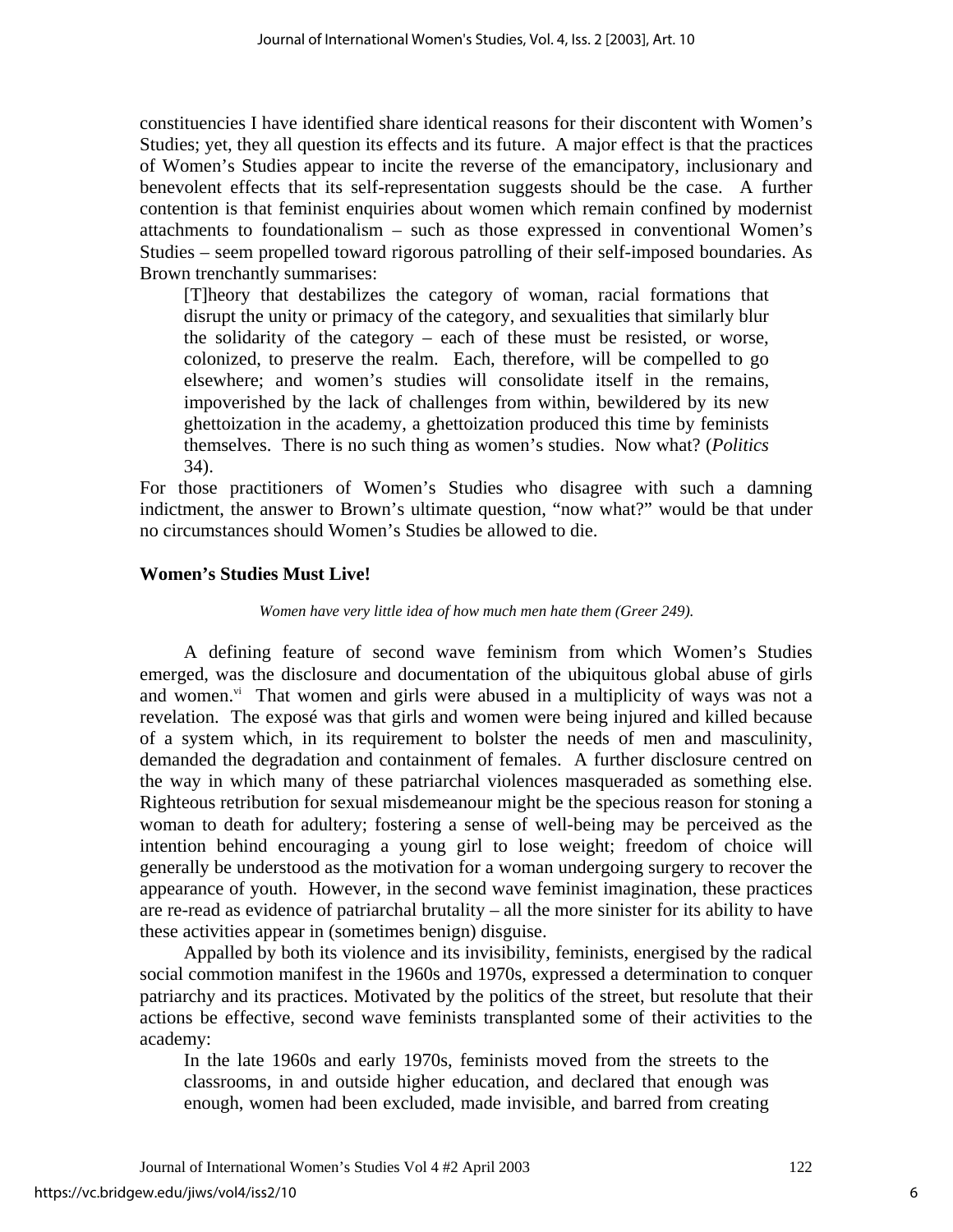and distributing knowledge for far too long. And what was needed was not just ANY knowledge, but knowledge that helped to *liberate* women, that gave us power to empower ourselves and that gave us strength, based on women's *diversity* (Klein 75; emphasis in original).

Fortified by passion, sisterhood and solidarity, Women's Studies scholars embarked upon the creation and dissemination of new knowledge. Further empowered by innovations in theoretical work concerning the relationship between epistemology and ontology, culminating in the genesis of feminist standpoint theory, women's studies scholars began to generate "new knowledge of gendered social lives grounded in women's experiences" (Ramazanoglu and Holland 64). From this point of departure, Women's Studies developed, though narratives about its accomplishments clearly vary. A US-based website reports links to nearly 700 Women's Studies (and Gender Studies) programs, departments and research centers round the world.<sup>vii</sup> Yet, Women's Studies remains under persistent scrutiny which its defenders constantly monitor and resist.

### **Assaulting the Subject**

*The cutters with words and knives prefer difference. This not only splits women into nonentities, thereby seriously damaging a woman's sense of self and sense of identity; it also splits women from each other: one of patriarchy's best tools to keep women from forming a joint resistance movement (Klein 83).* 

Scholars resolute in their desire to reanimate Women's Studies often discern violence done to their work by those ostensibly committed to its disintegration. The ensuing carnage is expressively illustrated by the imagery – quoted above – of "cutting" and "splitting." The sense of butchery invoked by Klein is deliberate and is intended to draw attention to the serious consequences that will result should Women's Studies – and its traditional attendant activities  $-$  be extinguished.<sup>viii</sup> Yet, the deconstructive turn has plainly dictated that the continued belief in the ontological chastity of the subject of woman procures the political and intellectual naiveté of Women's Studies. For those committed to Women's Studies this decree is evidence of a fresh assault on the field.

It is surely the case that violence against women and girls – and perhaps femininity more generally – persists, and contemporary Women's Studies practitioners are swift to document the details. Accounts are offered of the increasing feminisation of poverty (Razavi) and female illiteracy (Dowd) as well as of male violence, including: global "traffic" in women (Pettman 491); and, "sexual abuse, sexual harassment, date rape, rape in and outside marriage, criminal assault at home, pornography and prostitution" (Klein 81). This, it is argued, alongside increasing forms of violence against the eco-system, which is mooted to affect women and children most (Mies and Shiva), together with continuing abuse or non-recognition of women's rights in the realms of sexuality and reproduction (Plata), continue to make it necessary to strengthen international feminist Women's Studies programs (Klein 81). Clearly then, to abandon the identity of woman as a basis for political action is anathema for those entrusted with the survival of Women's Studies and the protection of women and girls worldwide. Opposing the idea that Women's Studies suffers from political or intellectual poverty – if permitted to continue un-violated – these scholars are suspicious of the invasion of critics enamoured with theoretical concerns about difference. The voice emerging from these defenders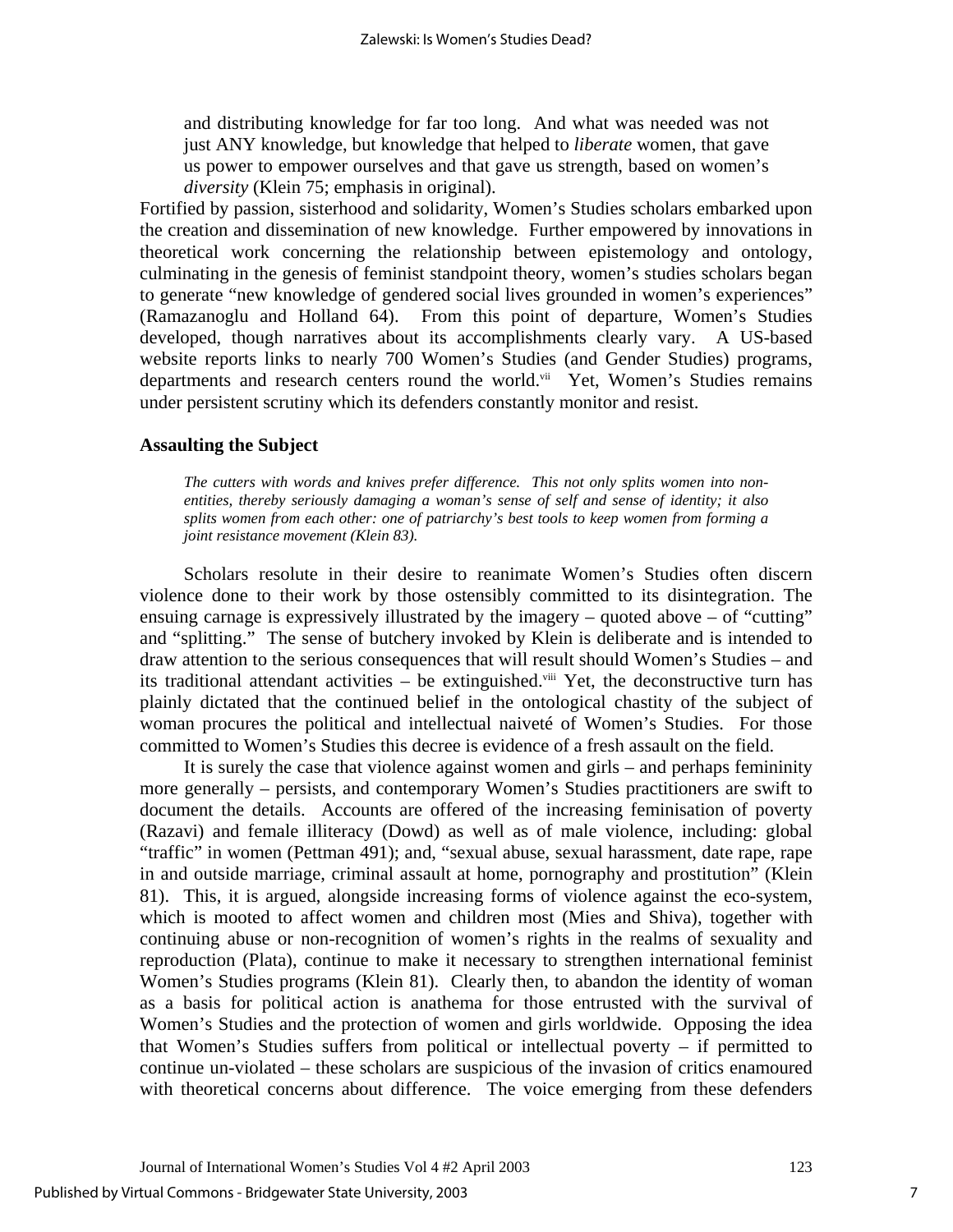asks not "is Women's Studies dead?" but "what is dying in Women's Studies – or killing it?" (Smyth 172).

Locating the deconstruction of the subject (of woman) under the general rubric of "postmodernism," guardians of Women's Studies allege that the purveyors of this body(ies) of thought are primarily responsible for the current deliberate asphyxiation of the field. As one defender postulates, "post-modernism exults female oblivion and disconnection" (Brodribb 301). One of the most important rationales for the development of Women's Studies was to liberate women from the subordinate places they occupied. Positioning women at the center – politically, ontologically and epistemologically – appeared to be the most effective strategy available to achieve this, especially given the modernist privileging of this site. As such, Women's Studies practitioners are sceptical about the increasing popularity of deconstructive techniques and the disdain for the subject-based enquiry that they support. This is surely evidence of a "kind of theoretical subterfuge to undermine the newly acquired power of marginalised groups" (Waters 285). And that women would be party to this "theoretical subterfuge" does not come as a surprise. What would suit the machinations of patriarchy better than to have women and feminists *themselves* ordain that women are a "fiction" and determine that the continued use of the category of woman is intellectually suspect?

## **Women's Studies in Ruins?**

*The question of whether or not a position is right, coherent or interesting is…less informative than why it is that we come to occupy and defend the territory that we do, from what it promises to protect us (Butler, "Reading" 127-28)* 

What might serve as an effective resolution to the apparently irresolvable dispute between those who argue for the survival of Women's Studies and those who advise its termination? Does the conviction exhibited by those both "for" and "against" imply that a choice between positions is the only way forward? I want to suggest a different way to think about the tension between the two broad options on offer. Let me first briefly summarise what each position bequeaths. On the one hand, the suspected deracination of Women's Studies clearly causes huge anxiety for its practitioners. The prospect of its annihilation manifestly disturbs Women's Studies scholars and compels them to resort to a variety of strategies to guarantee its continuation. The most common strategy is to remind us of the unceasing prevalence of global sexist and misogynist practices, with the concomitant implication that allowing Women's Studies to evaporate will result in increasing violence done to women and girls. Who would wish for this – or to be responsible for its actualisation? On the other hand, the dismissal of conclusions as to the consequences of founding an academic discipline on the basis of a discredited social identity smacks of intellectual incompetence accompanied by a wilful stifling of academic debate and practice. Who would choose to be accused of this?

Rather than endure this unsatisfactory impasse, I want to suggest that my summary of each position might benefit from a more charitable reiteration en route to considering what a more potent resolution might be. This reiteration might usefully be crafted by returning to the strategies used by the protagonists to present their arguments as convincing – but I want to reflect on these strategies tangentially. The question underpinning this reflection concerns what cultivates the ardour with which each puts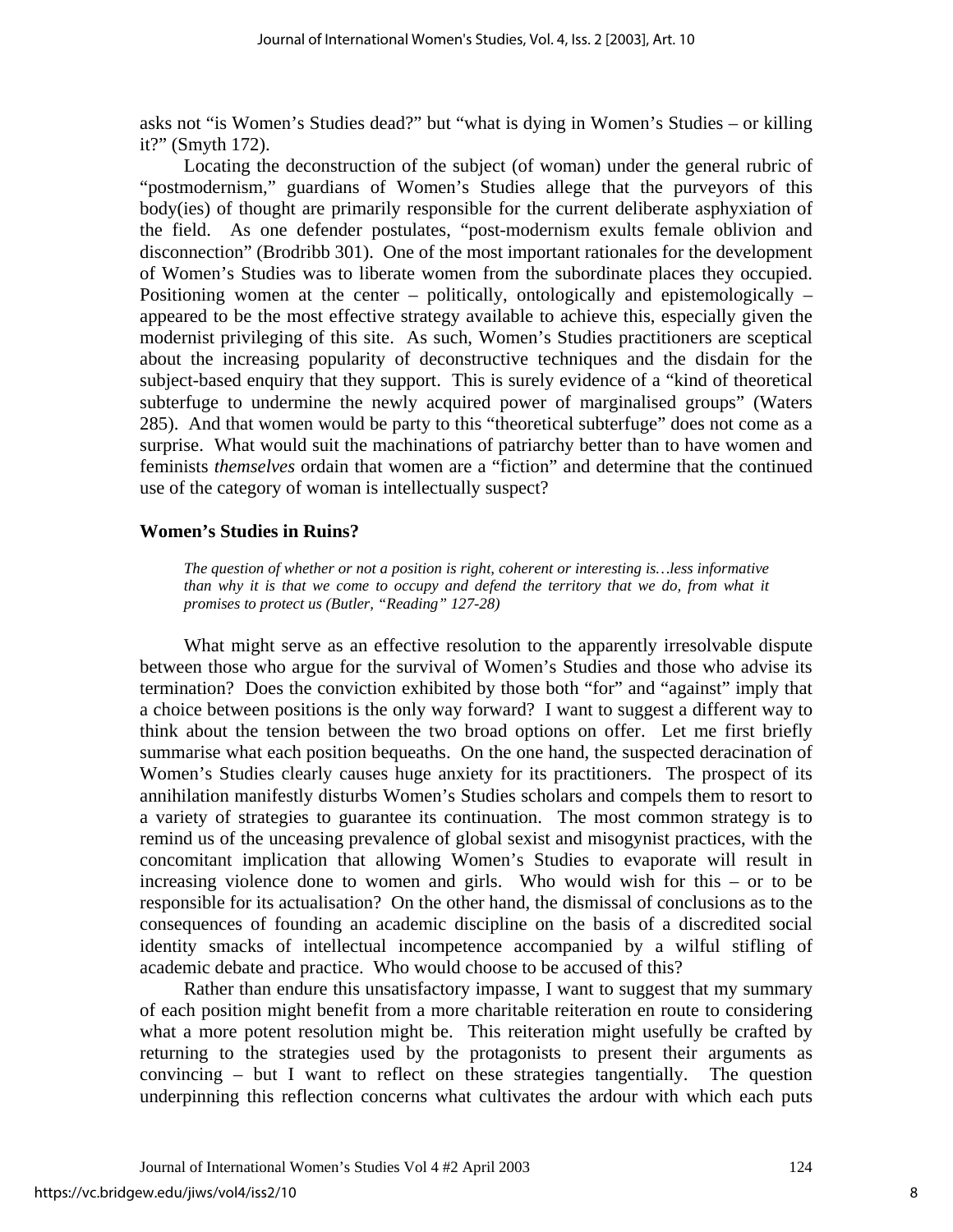forward their views? It may appear that I have asked this question and offered answers already in my presentation of the criticisms and defences of Women's Studies. Yet that discussion perhaps fails to represent adequately the impulses funnelling each set of rationalizations. My aim here is not to suggest that I can reveal "deeper" motivations, nor, to imply by the word "impulse," expose unwarranted displays of irrationality. Instead, I want to trace some of the emotions which energise these debates. Trailing emotions can be risky given their feminised value in much of the traditional canon. Yet my contention is that academic debate is generally saturated with emotional energy. This is not to say that this is always, even usually, apparent as the rules and traditions of academic writing tend to draw a cloak of "reason" over the underlying tumult of ideas, thoughts, beliefs and desires. This veneer, though not necessarily unproductive, nevertheless, has the capacity to mask motivating sentiments, even, paradoxically, in the seemingly explicitly emotional writings of traditional Women's Studies scholars. In my assessment, each venue of argumentation in the debate about the viability of Women's Studies evidences elements of emotional agitation around interconnected feelings of loss and fear, which consequently nourish the ensuing deliberations. As a way to better clarify this view, I will restrict my comments in this section to the deconstructive critique articulated by Brown and the Women's Studies defence expressed by Renate Klein, who I take to stand as exemplars in their arenas. The question animating my inquiry is: what do each fear they might lose – from what are they protecting themselves?

Paradoxically, it is to Brown's work that I turn to for assistance in excavating some of the motivating sentiments fuelling the deconstructive critique of Women's Studies. In *Politics Out of History*, one of Brown's imperatives concerns the consequences of living in an era of "profound political disorientation" (3). She alleges that many of the constitutive narratives of modernity have been disturbed or undermined, yet "we continue to operate politically as if these premises still held, and as if the political-cultural narratives based on them were intact" (4), for example, the conviction that history has a reason, purpose and direction, or that humanity is making steady progress toward greater freedom, equality, prosperity, rationality and peace. This disintegration of what were once considered to be irreplaceable political narratives prompts a number of reactions, one of which is a "panicked and reactionary clutching" (*ibid* 4). Brown deploys these ideas in her critique of Women's Studies; however, I want to nominate their use into an inquiry into the deconstruction of Women's Studies.

## **"Hauntings"**

In *Politics Out of History*, Brown draws on Derrida's conjecture in *Specters of Marx* that we possess a language and imaginary around "haunting" because we are unsure how the dead affects the living and how the "dead live among the living" (145). She suggests that Derrida supposes that we have a language of haunting because "it is our confession that dead things live; ghosts contravene the finality of death for the living, undoing the lines between death and life" (145). Employing the metaphysical utility of Derrida's narrative, Brown proposes that notions about ghosts, spirits and spectres:

figure the impossibility of mastering…the past or the present…they figure the necessity of grasping certain implications of the past for the present only as traces…"learning to live" means learning to live with this unmasterable, uncategorizable, and irreducible character of the past's bearing on the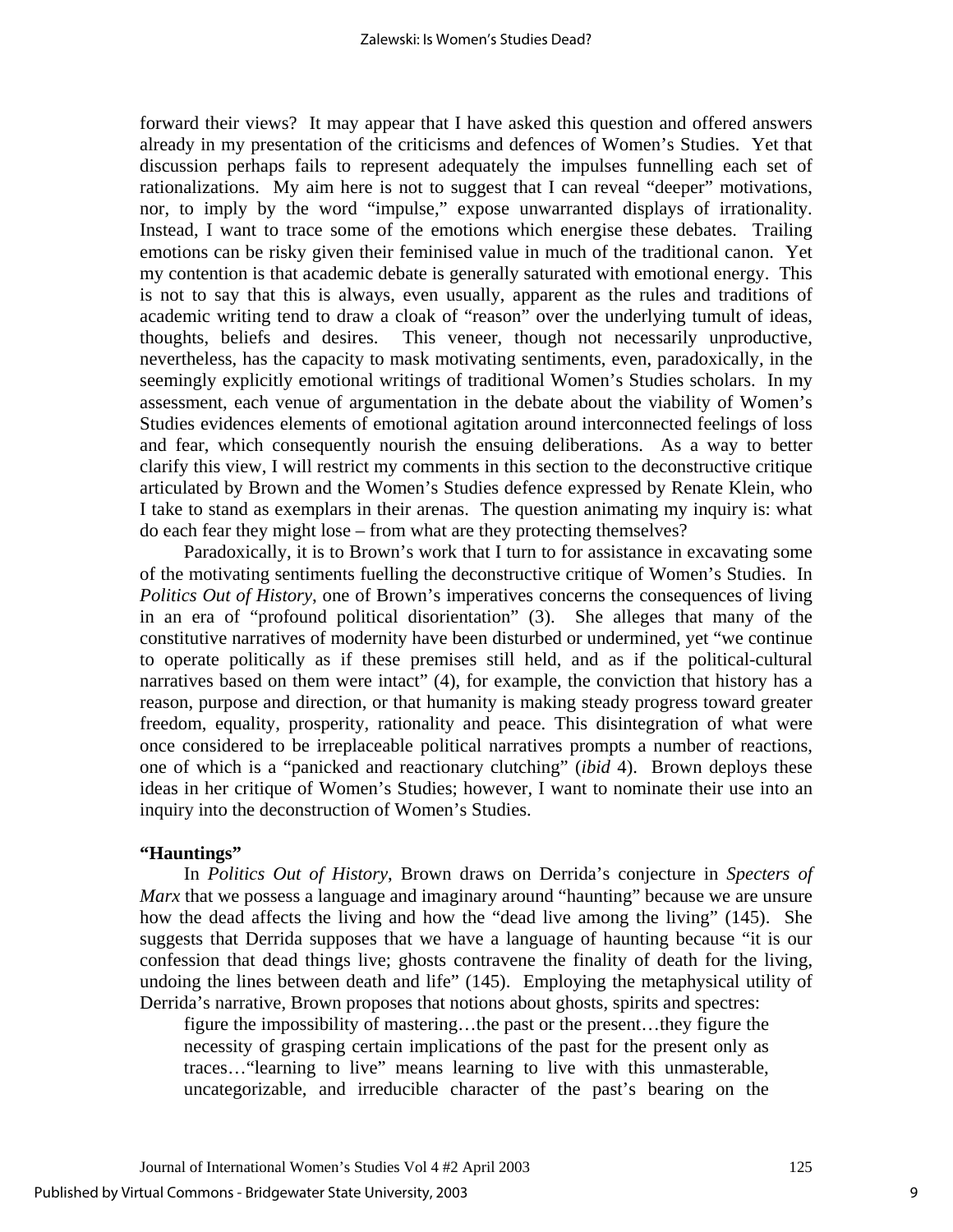present…[it] means living without systematizing, without conceits of coherence (146).

Brown uses Derrida's discussion to help illuminate the problems she claims typify the current political-cultural climate in the West. As such, she employs Derrida's "ghost story," and the intangible, ethereal, deconstructive methodology it offers, as a way of explaining how we might "learn to live" with "the permanent disruption of the usual oppositions that render our world *coherent*" (146; emphasis added).

 The concept and practices of coherence have consistently exercised feminists. Plagued by modernist, patriarchal associations of women and femininity with *incoherence*, much feminist energy has been spent trying to exorcise this connection. Within the interconnected realms of epistemology, ontology and politics, feminists have ceaselessly worked to construct convincing and legitimate narratives, but debates have been dominated by disagreements over the possibility and advisability of relying on the tools and methods bequeathed by modernist and patriarchal canons and ideologies. Lorde discerningly insinuated that "the master's tools will never dismantle the master's house. They may allow us temporarily to beat him at his own game, but they will never enable us to bring about genuine change" ("The Master's Tools" 99). This insight, shared by many feminists, provides part of the substructure for feminist standpoint theory. The prestige of feminist standpoint has ebbed and flowed, though more recent deconstructive assaults on the foundational character of standpoint have taken their toll. But, the (feminist) desire for legitimacy and authority still lingers. My purpose in introducing this discussion of "haunting" via Brown and Derrida is to suggest that there may be traces of "haunting" in the deconstructive representation of Women's Studies, galvanized by the viscous partnership of feminism, women and femininity with incoherence and irrationality.

The investigation of the Women's Studies curriculum in her institution led Brown and her colleagues to generate a plethora of questions and judgements as to the value and future possibility of Women's Studies (Brown, "Impossibility" 78-80). And, as I implied in my introduction, Brown's arguments are compelling.<sup>ix</sup> She suggests that the incoherence of Women's Studies inheres in the theories and practices of Women's Studies themselves, specifically because of the addiction to the category of woman. She further asserts that Women's Studies will remain incoherent because it *must* refuse any objections to its object of study. However, though Brown's conclusions are captivating, she delves into a very traditional cache of concepts and images to compile her picture of Women's Studies. Clinging to a traditional program and mission, Women's Studies practitioners are revealed to be bedevilled by bewilderment and incoherence, and are ultimately frantic, fraught and racked by guilt. This representation surely raises the spectre of a veritable parody of femininity. Is this caricatured denunciation an unremarkable coincidence?

# **Feminine Apparitions**

*The question now facing Women's Studies, it seems to me, is the extent to which she has, in the past decade, matured into the dutiful daughter of the white patriarchal university – a daughter who threw tantrums and played the tomboy when she was younger but who has now learned to wear a dress and speak almost as nicely as Daddy wants her to (Rich 4-5).*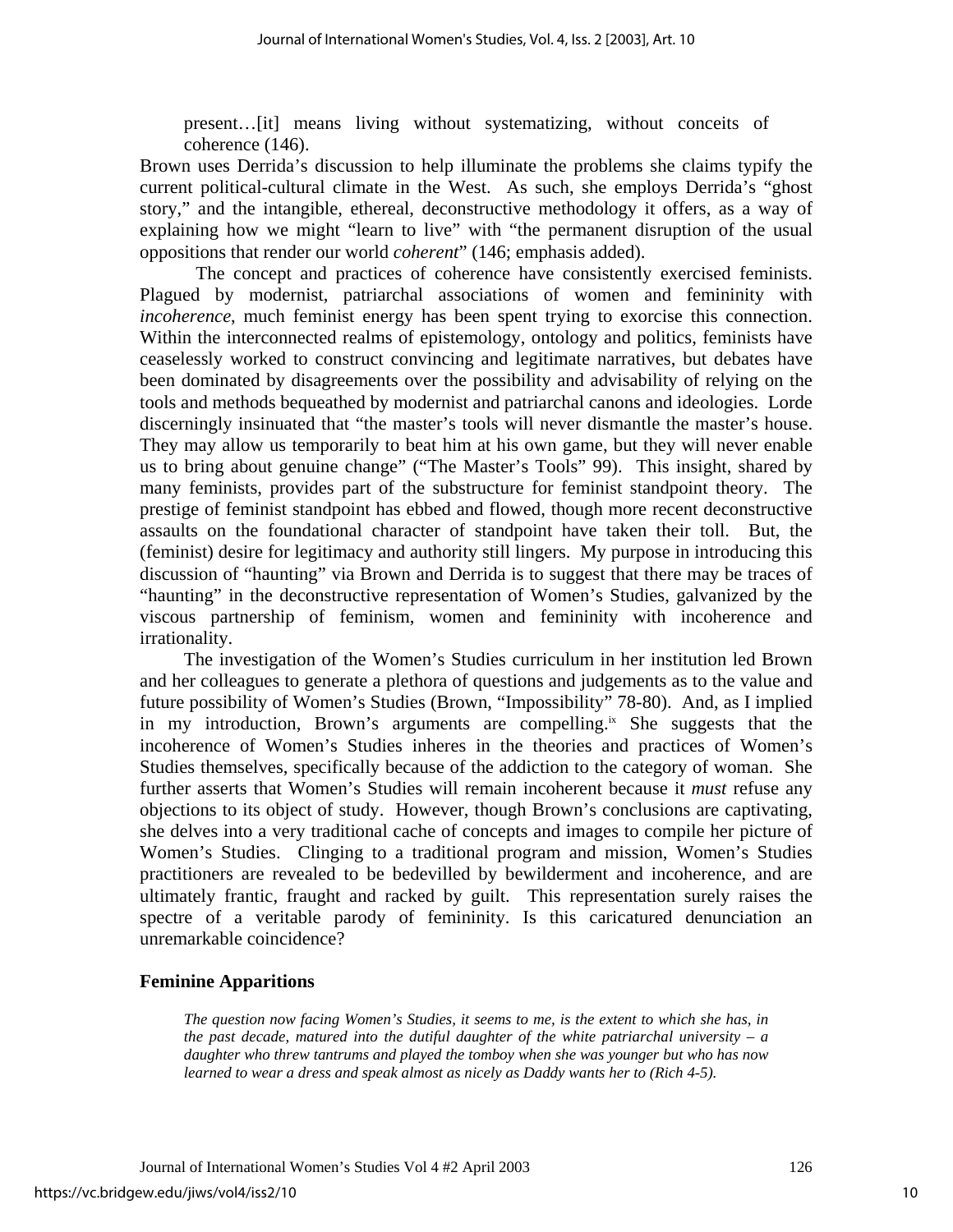*Casting arguments in terms acceptable to the hegemonic discourse of masculinist social science is the most effective strategy for feminism (Hekman 81).*

As alluded to earlier, questions about coherence, authority and legitimacy have left a trail of doubt over feminist work. The centralising of empirical and theoretical women activated by feminism has inevitably cast luminous shadows over oppositions that have traditionally "rendered our world coherent" – such as, public/private, rational/emotional, knower/knowledge, political/intellectual. Sandra Harding affirms that "feminist claims wreak havoc within networks of traditional belief" (*Whose Science?* 113). Yet Brown insists that because Women's Studies does not adhere to the conventional *contemporary* markers of academic discourse, it must be cast aside – or allowed to wither away. She maintains this, despite her suggestion that there may be political reasons for maintaining Women's Studies programs in order to provide a forum for feminist consciousnessraising among students ("Impossibility" 95).

This inclination to "retain, rather than demolish, the signifiers of intellectual and academic status" (Stanley and Wise 273) might be read as emanating from disquietude with the weighty if ethereal equation between "things feminine" and incoherence and its attendant afflictions. Unsettled by this apparently inescapable phenomenon – "the inferiority of women is a necessary consequence of modernist epistemology" (Hekman 28) – Brown's narrative seems compelled to pursue a trajectory that ultimately complies with the conventional demands of the academy. My claim is *not* that Brown is *wrong*, but that the phantasmic proximity of feminine incoherence with Women's Studies, and the loss of legitimacy that this incites, obliges a passionate re-instatement of traditional (coherent) couplings.

## **Arresting Women's Studies**

My inquest into the defence of Women's Studies will also turn to Brown for assistance, in this instance, to her employment of the work of Benjamin. As she argues in *Politics Out of History, whereas Derrida exhumes the figure of the spectre to offer a "site*" of renewal for historical consciousness and political agency after all modernist logics of history and political change have given up the ghost" (148), Benjamin summons the emblem of an angel. This "backward-looking angel of history" is employed by Benjamin in support of his critical engagement with the notion of progress. History, for Benjamin, provides some opportunities for revolutionary "interruptions" which offer the possibility of transformation. Yet he claims this conception of "interruption" cannot be comprehended adequately within the framework of traditional historiography ensconced within the grip of modernist principles. As Brown interprets:

interruption or "blasting open the continuum of history" becomes a kind of persistent revolutionary political orientation that breaks…with the notion of progress…this "arrest" of history…sets history's sails in a new direction…as opposed to the progressivist view that revolution is a teleological conclusion of a historical progress (*Politics* 157).

In keeping with his anti-progressivist posture, Benjamin suggests that history might be *revered* for its potential for political action, but it should also be treated *irreverently* as "history is never merely realized by revolutionary action but is invented, reworked, and also *destroyed* by it" (Brown, *Politics* 158; emphasis added). I want to borrow lightly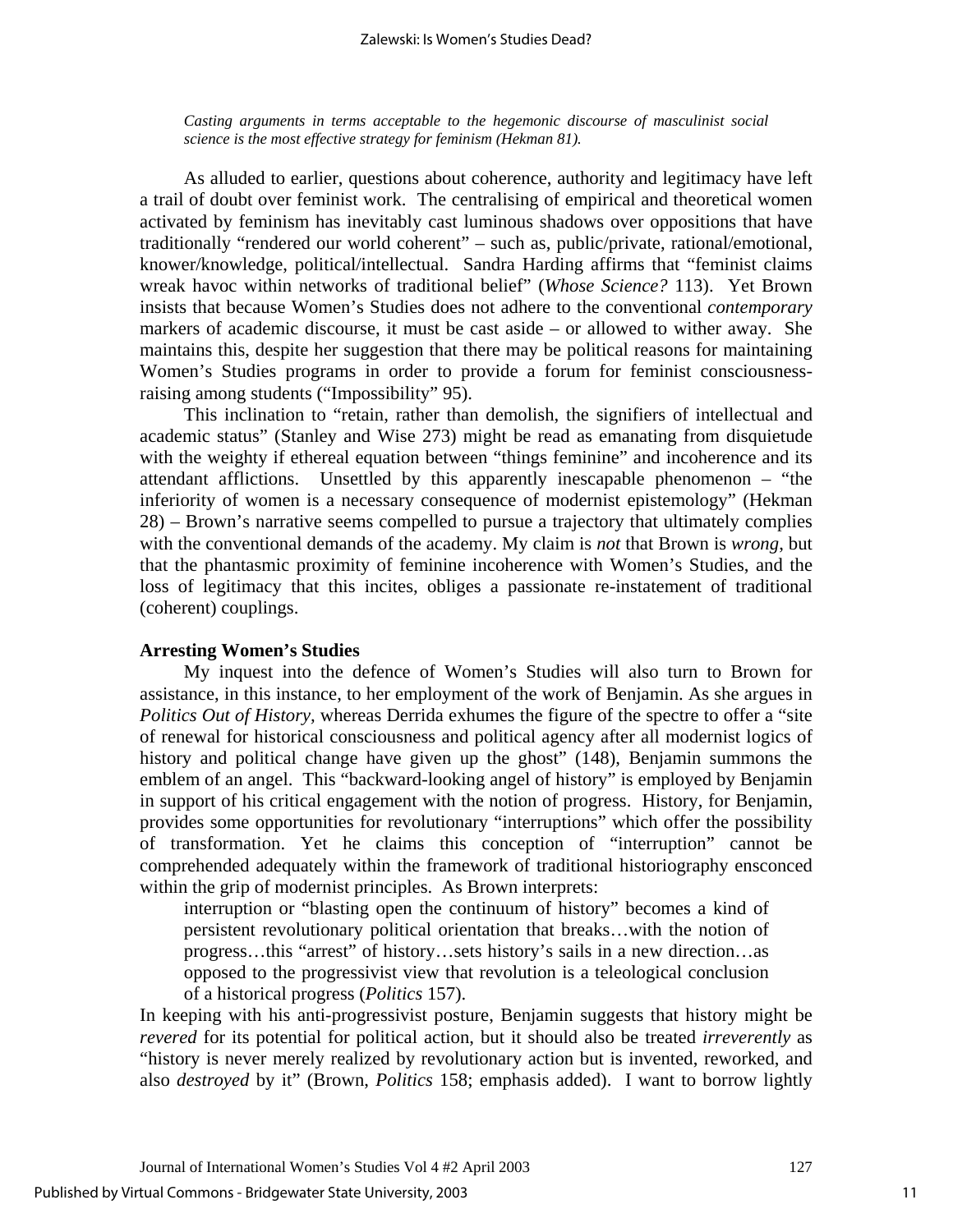from Benjamin's ideas, re-worked through Brown, to propose that the guardians of Women's Studies are fruitlessly gripped by the progressivist promise.

Consider, for example, how Klein represents and defends Women's Studies – she seems impelled to vouch for the necessity of Women's Studies and insist upon its resurrection.<sup>x</sup> She is incited to this stance given the constancy of claims as to the impending or necessary demise of Women's Studies. Enclosed within the contours of her protection of the field are narratives of attack, dismemberment, usurpation and misrepresentation. A major source fuelling Klein's indignant commitment is the integrity she apportions to the philosophies on which she secures her appeals. Merging a radical and reformist agenda, Klein demonstrates faith and hope in the three-fold progressivist pledge that the past can be utilised to make (better) sense of the present; that the past can be used to confirm the veracity of claims about the present, accompanied by an assurance of the (ultimate) rightful outcome of claims steeped in the values of truth, justice and emancipation. Benjamin's "King Canute-like" angel potentially invokes doubt in this fervent confidence. "Attachment to the object of one's sorrowful loss supersedes the desire to recover from this loss…to be unburdened by it (Brown, *Politics* 169). Disregarding the hollowness of modernist assurances, Klein insists on the preservation of reason and its accompanying logics, trusting that the loss of Women's Studies can be competently resisted. Yet, the loss seems already confirmed – not of Women's Studies – but of the capacities of modernist tools to deliver. Unless the position of knower and subject of knowledge is subjected to a fundamental reorganization, the epistemological and ontological privileging of women remains as problematic as the knowledges it is attempting to replace (Grosz 40). Said differently:

a socially marginalised group does not have the power to exclude, silence and command obedience from a dominant group. Its claim for epistemic privilege, lacking a social power on which to base them, cannot yield the same results as the self-authorizing claims of the dominant group, and are therefore merely normative, compelling only for those who are theoretically persuaded by them – usually members of the socially marginalised group who finds them empowering (Bar On 96).

Fixing and claiming the memory of the genesis and purpose of Women's Studies, Klein's commitments facilitate a negation of the opportunity to inhibit the destruction of Women's Studies. Her narrative demonstrates an unwillingness to disentangle for fear of losing ownership of the truth of the past, loss of position in the present, thus foreclosing the inability to make the future. Having no other philosophical foundation to which to turn, Klein remains ardently immersed within a discourse which seems structured to achieve the converse of that which is desired.

## **Re-appropriating Women's Studies**

In my introduction I declared my agreement with critiques of Women's Studies and affirmed my dispute with its defenders. Yet I also affirmed that Women's Studies should continue. Does my reiteration of the conflict between the deconstruction and defence of Women's Studies illuminate this allegedly paradoxical conclusion? "I advocate a rigorous pursuit of [women's incoherence] as the problematic that animates the field [of Women's Studies]" (Wiegman 383). The deconstructive critique of Women's Studies does not quite add up. Or perhaps, conversely, the computation it offers is *too*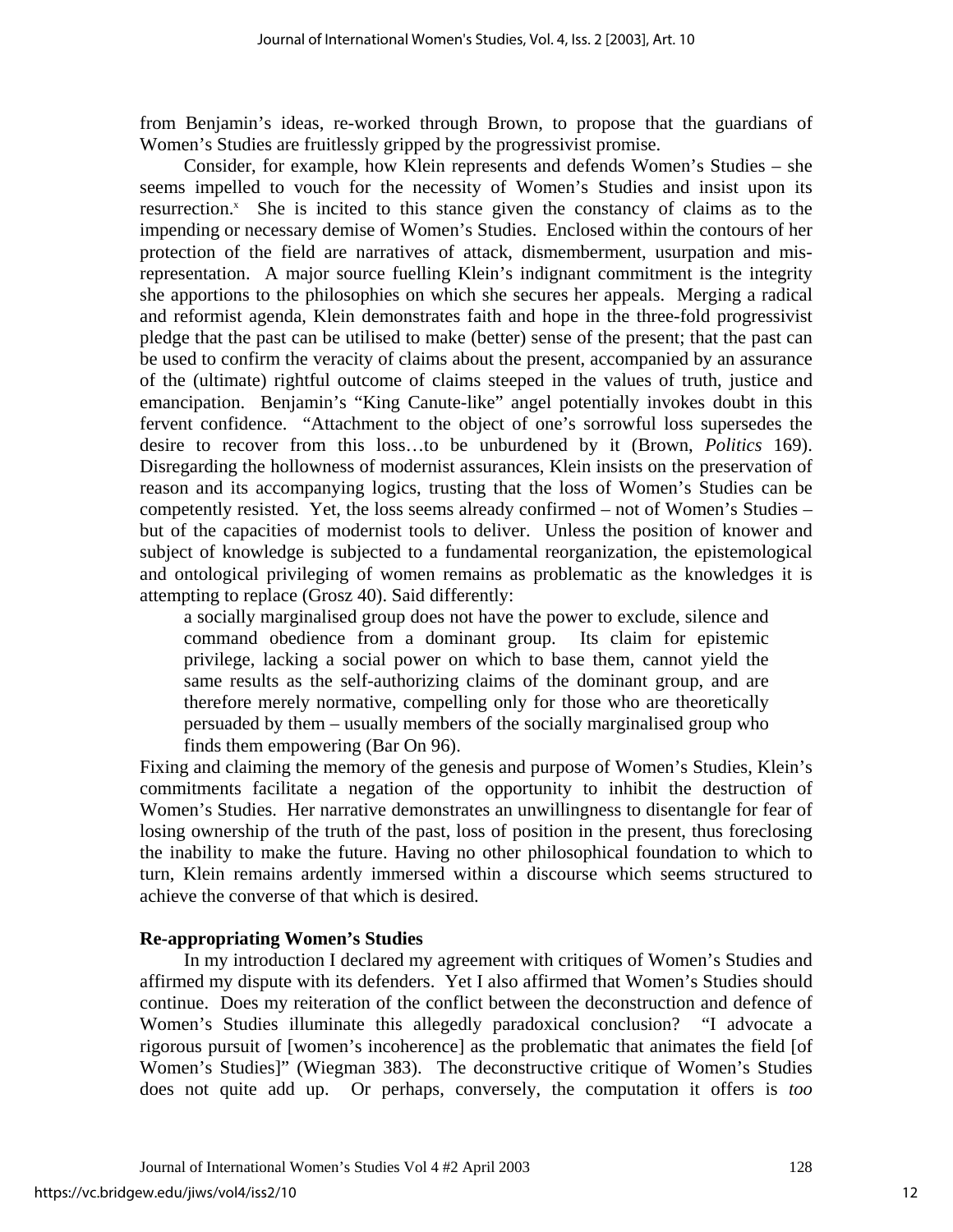conclusive. Posing the latter as a problem, might seem counter-intuitive in the context of academic debate, yet reflect on Brown's judgement that a further reason to maintain Women's Studies programs is to thwart those opponents of Women's Studies in their goal of deflecting attention away from women and gender. Radically changing such programs could indicate that the opposition was always right. But surely the accuracy of this "signal" is implied by Brown's devastating critique? However, if we re-call Bar On's comments about the allure of the self-authorising claims of hegemonic narrative structures, we can formulate a further question about the possibility of something *not being graspable* by the deconstructive account. Is there something stalking imperceptibly? To address these points, we might re-employ the ruse of "hauntology," through which Derrida suggests we might re-think the political present – not by plotting an objective or comprehensive route from the past, but by pondering its operation as a spectral force. Brown elucidates:

we inherit not "what really happened"…but what lives on from that happening, what is conjured from it, how past generations and events occupy the force fields of the present, how they claim us, and how they haunt, plague, and inspirit our imaginations and visions for the future" (*Politics* 150).

What seems to "live on" within the deconstructive critique of Women's Studies, is the seduction of conventional accounts of coherence. In customary academic practice, to take the position of "incoherence" is abhorrent and tantamount to intellectual suicide. Brown is adamant in her refusal of this posture as outlined above.

Yet, if we have learned anything from feminist work, surely it is that woman signifies incoherence. The failure of attempts to "add" to the appellation of the field – gender, class, race, ethnicity and nationality, the usual, never complete, "horizontal trajectory of adjectives" (Butler, *Gender* 143) – verifies the incoherence upon which identity is theoretically configured. But, rather than rushing to do away with the (incoherent) category of woman "in a replacement fantasy of categorical completeness, we might consider the intellectual uses to which its inadequacy can be put" (Wiegman 383). Thus, despite my own seduction by the discourse of conventional argumentation performed through the deconstructive critique of Women's Studies, my ultimate position reposes with the question of how to retain Women's Studies – *founded on the incoherent category of woman* – whilst simultaneously subjecting the field to radical interrogation and re-organization.

# **A Questionable Paralysis**

*Are we not paralyzed by a kind of moral compulsion that keeps us from interrogating the terms, taking the risk of losing the terms that we keep in question? (Butler, "Sexual Difference" 422).* 

*To be exciting again, Women's Studies would have to assume leadership in making significant transformations of university curricula and interdisciplinary scholarship and learning (Martin 354).* 

The defence of Women's Studies radiates a defensiveness borne out of a sense that to question the field necessarily invites derision and loss. Yet, the question(s) might be re-appropriated to revitalise Women's Studies. Momentarily working with questions raised by both the deconstructive critique *and* the defence of Women's Studies, what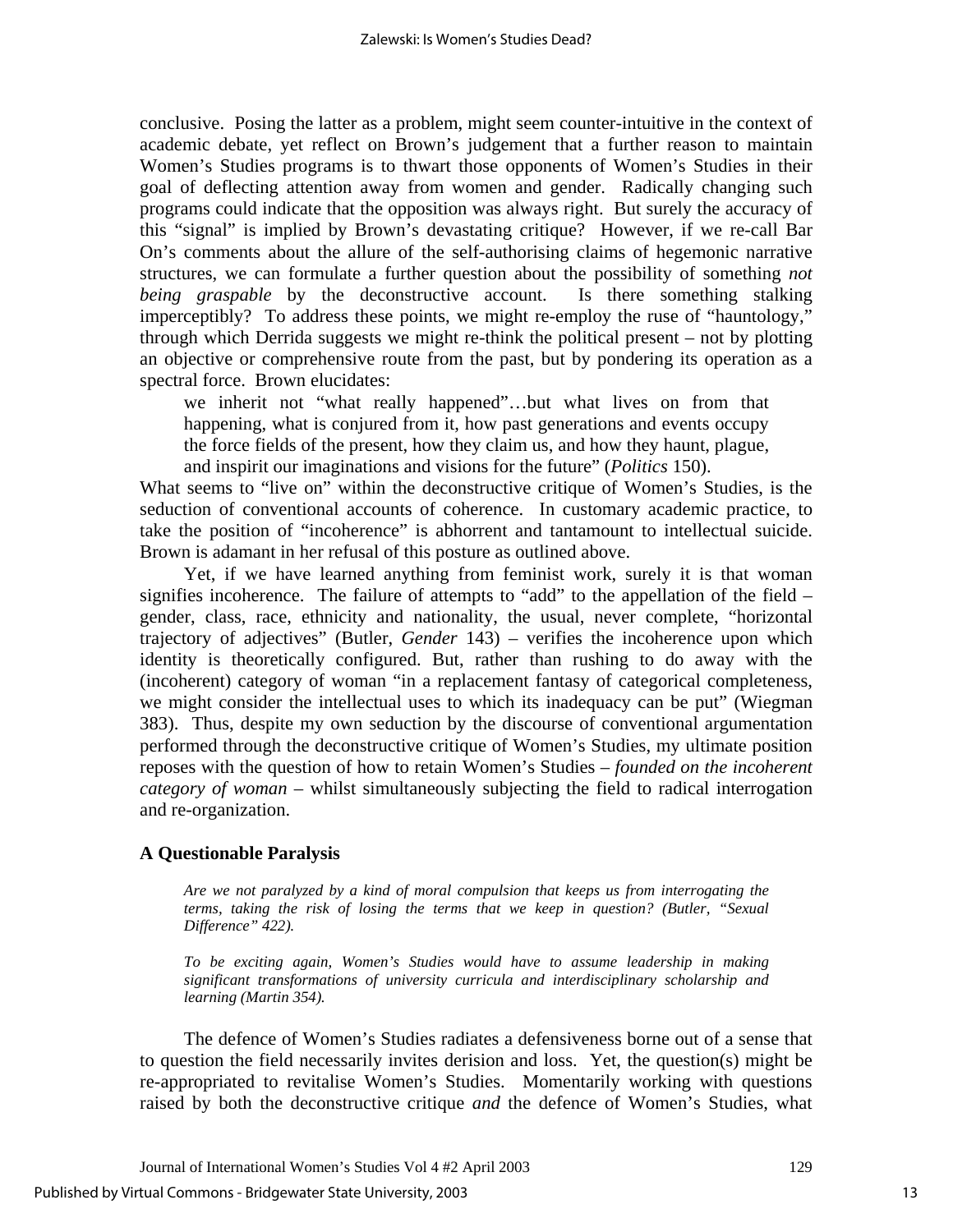becomes discernible is evidence of a radical *and* conservative, a safe *and* dangerous, venture. Danger is inveigled by resisting and naming dominance and occupying the unsafe space of "inferiority" – safety is aspired to by remaining within traditional epistemological, ontological and political parameters. Insisting on traditional categories and ideologies and resisting their interrogation invites a conservative reading, yet demanding attention to issues conventionally defined as trivial retains a radical edge. Is it possible to work with these paradoxes and contradictions to make Women's Studies "exciting again"?

 In the same spirit that Vikki Bell intellectually interrogates her "yes" to feminism (6), I ponder my "yes" to Women's Studies. Revolutionary movements run the risk of losing their radical possibilities after the first moment. This is especially the case if questioning of the movement – its practices and trajectories – is repelled. In order to be capable of assuming leadership in making significant transformations of university curricula and interdisciplinary scholarship and learning, Women's Studies has to rise to the challenge. As Grosz suggests: "only a political or theoretical commitment that can confront its own internal paradoxes, its constitutive inconsistencies, and its necessary if changeable limits can be said to have come of age" (59). Acknowledging that the "theoretical inadequacy of women is an important critical achievement" (Wiegman 383), the sails of Women's Studies might be set in new directions – ones that are not leashed to the unwieldy demands of shoring up exclusionary and damaging boundaries and fearfully attached to lost causes. It *is* time for Women's Studies to be exciting *and* subversive again and work with – rather than against – its paradoxes and contradictions. Rejecting the requirement to be accountable to the women's liberation movement might be a place to begin (Yeatman 45), as would practicing the unexpected and unpredictable (and thereby momentarily avoiding containment). This could involve focusing Women's Studies scholarship around the development of an "anti-woman imaginary." The charge on Women's Studies presents an opportunity for Women's Studies to re-invent itself. There's life in the old girl yet.

i <sup>i</sup> Reader in the Centre for Women's Studies, Queen's University, Northern Ireland. For comments contact Marysia Zalewski at m.zalewski@qub.ac.uk.<br>ii These include "other" feminists and critical political theorists, women and feminists of color and

black feminists, queer theorists, third wave feminists, transgender theorists, post-colonial theorists, postmodernists and poststructuralists, postfeminists and sometimes Women's Studies scholars themselves. iii This is not to imply that the other groups I mention are not still emerging or other than disparate.

<sup>&</sup>lt;sup>iv</sup> Second wave feminism is conventionally understood as dating from the late 1960s and expressing a primary concern with rights, identity politics and documenting patriarchal violence.

<sup>&</sup>lt;sup>v</sup> It should be made clear that Mandle and Patai might be considered to err towards the conservative end of the spectrum, whilst Brown's work is more appropriately located within the realm of postfoundationalism.

<sup>&</sup>lt;sup>vi</sup> See those foundational texts of the second wave by Daly, Greer or Millett.

vii wmst-l@listserv.umd.edu

<sup>&</sup>lt;sup>viii</sup> For example, an accountability to the women's liberation movement and women's activist organizations locally and globally.

 $\mu$ <sup>ix</sup> Brown's argument is taken here as a representation of the general deconstructive critique of women's studies.

<sup>&</sup>lt;sup>x</sup> Klein's argument is taken here as a representation of the general defence of women's studies.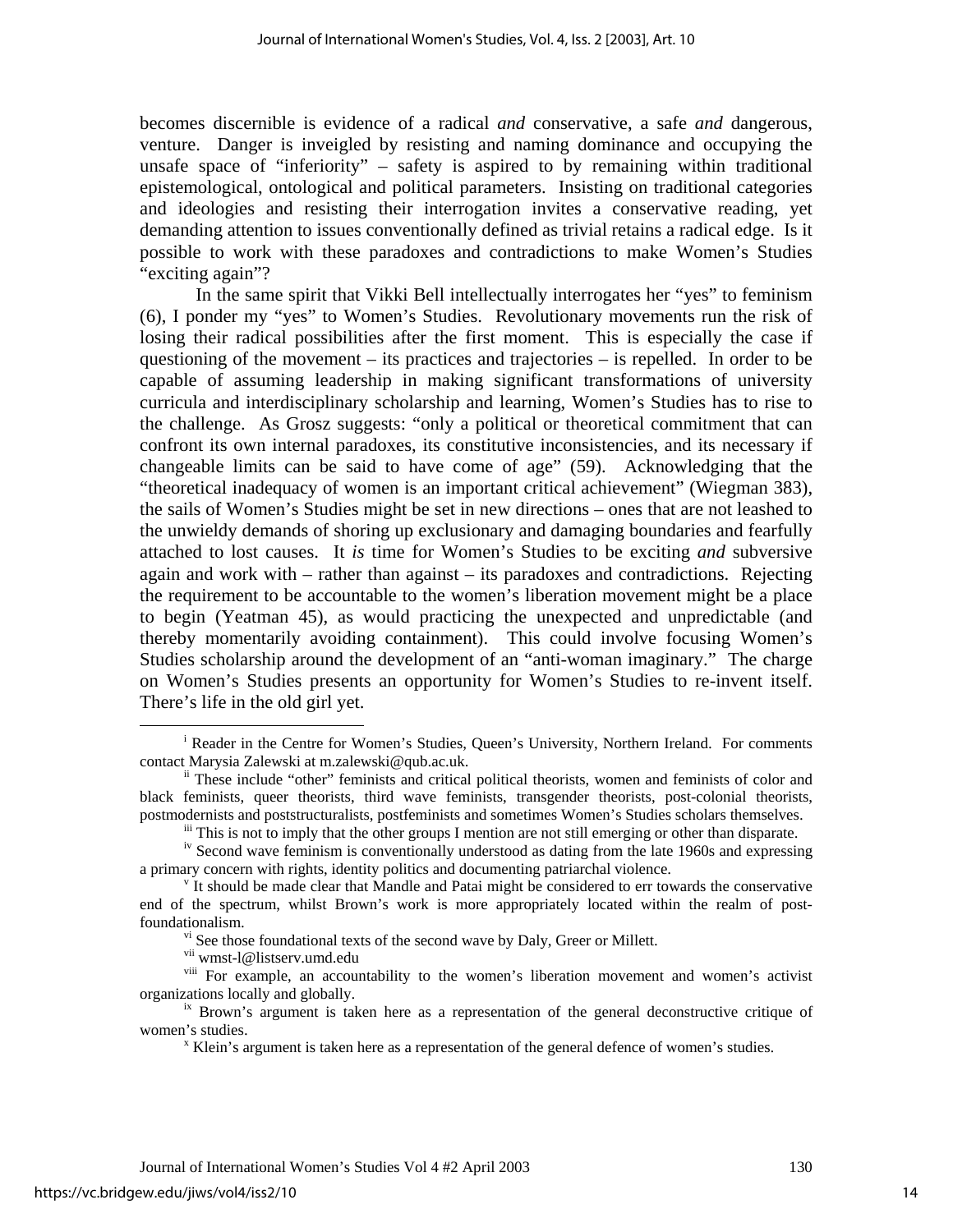#### **Works Cited**

- Ahmed, Sara *et al*., eds. *Transformations: Thinking Through Feminism*. London: Routledge, 2000.
- Bar On, Bat-Ami. "Marginality and Epistemic Privilege." *Feminist Epistemologies*. Ed. Linda Alcoff and Elizabeth Potter. London: Routledge, 1992. 83-100.
- Barrett, Michele. "Words and Things: Materialism and Method in Contemporary Feminist Analysis." *Destabilizing Theory: Contemporary Feminist Debates*. Ed. Michele Barrett and Anne Phillips. Oxford: Polity, 1992. 201-19.
- Bell, Diane, and Renate Klein. Introduction. *Radically Speaking: Feminism Reclaimed*. Ed. Diane Bell and Renate Klein. London: Zed, 1996. xvii-xxx.
- Bell, Vikki. *Feminist Imagination*. London: Sage, 1999.

1

- Benjamin, Walter. "Theses on the Philosophy of History." *Illuminations*. Ed. Hannah Arendt. Trans. Harry Zohn. London: Fontana, 1992. 245-55.
- Brodribb, Somer. *Nothing Mat(t)ers: A Feminist Critique of Postmodernism*. North Melbourne: Spinifex, 1993.
- Brooks, Ann. *Postfeminisms: Feminism, Cultural Theory and Cultural Forms*. London: Routledge, 1997.
- Brown, Wendy. "The Impossibility of Women's Studies." *Differences* 9.3 (1997): 79- 101.
- ---. *Politics Out of History*. Princeton: Princeton UP, 2001.
- Butler, Judith. "The End of Sexual Difference." *Feminist Consequences: Theory for the New Century*. Ed. Elisabeth Bronfen and Misha Kavka. New York: Columbia UP, 2001. 414-34.
- ---. "For a Careful Reading." *Feminist Contentions: A Philosophical Exchange*. Ed. Seyla Benhabib *et al*. London: Routledge, 1995. 127-44.
- ---. *Gender Trouble: Feminism and the Subversion of Identity*. London: Routledge, 1990.
- Cramer, Patricia, and Ann Russo. "Toward a Multicentred Women's Studies in the 1990s." *The Knowledge Explosion*. Ed. Cheris Kramarare and Dale Spender. New York: Teachers College P, 1992. 99-117.
- Daly, Mary. *Gyn/Ecology: The Metaethics of Radical Feminism*. London: Women's P, 1983.
- Denefield, Rene. *The New Victorians: A Young Woman's Challenge to the Old Feminist Order*. New York: Warner, 1995.
- Derrida, Jacques. *Specters of Marx: The State of the Debt, and the Work of Mourning, and the New International*. Trans. Peggy Kamuf. London: Routledge, 1994.
- Donaldson, Laura. *Decolonizing Feminisms*. London: Routledge, 1992.
- Dowd, Siobhan. "Women and the Word: The Silencing of the Feminine." *Women's Rights, Human Rights*. Ed. Julie Peters and Andrea Wolper. London: Routledge, 1995. 317-23.
- Evans, Mary. "In Praise of Theory: The Case of Women's Studies." *Feminisms*. Ed. Sandra Kemp and Judith Squires. Oxford: Oxford UP, 1997. 17-21.
- Faludi, Susan. *Stiffed: The Betrayal of Modern Man*. London: Chatto & Windus, 1999.
- Findlen, Barbara, ed. *Listen Up: Voices from the Next Feminist Generation*. Seattle: Seal, 1995.

Journal of International Women's Studies Vol 4 #2 April 2003 131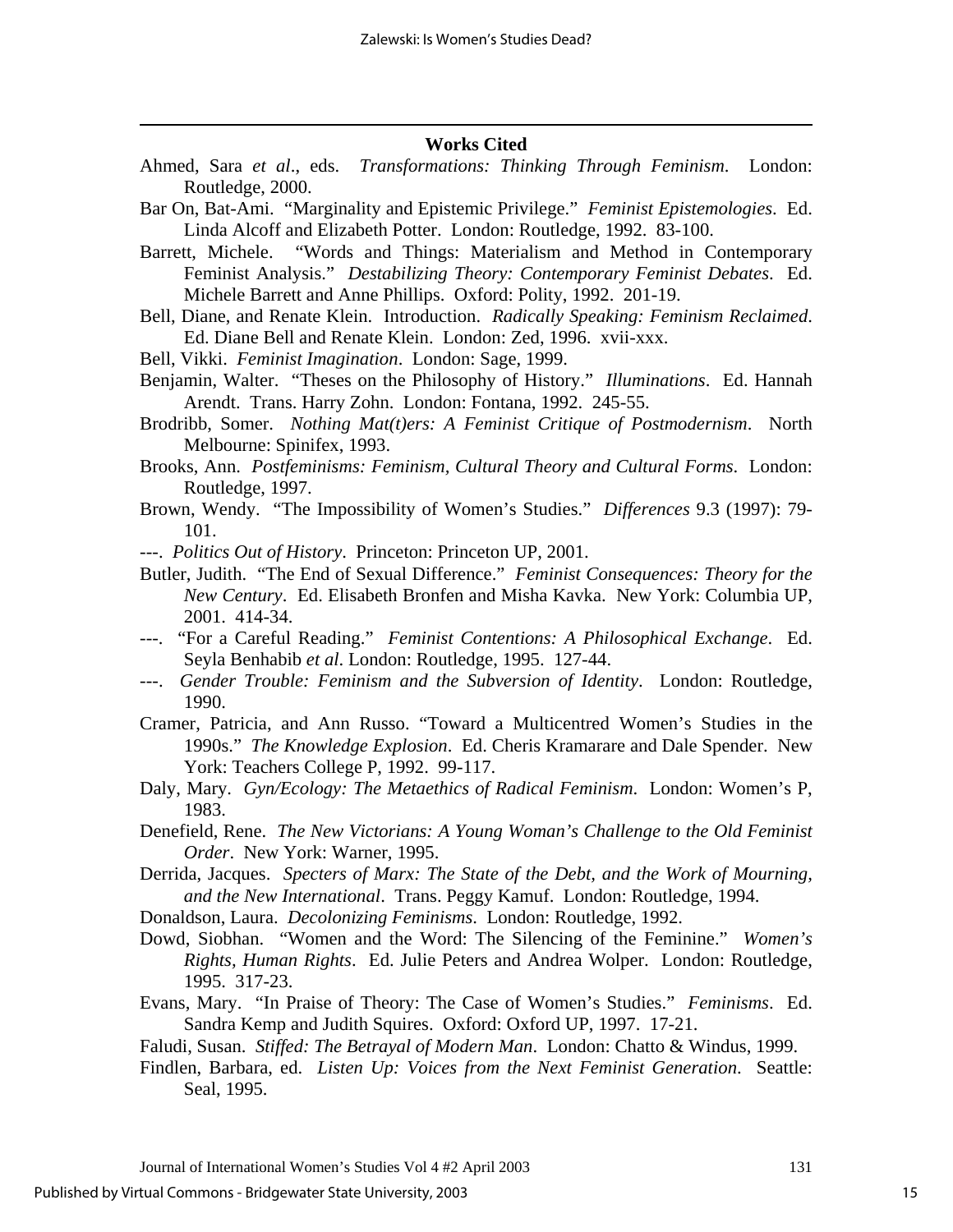Greer, Germaine. *The Female Eunuch*. London: McGibben and Kee, 1970.

Grosz, Elizabeth. *Space, Time and Perversion*. London: Routledge, 1995.

Harding, Sandra. *Whose Science? Whose Knowledge? Thinking from Women's Lives*. Milton Keynes: Open UP, 1991.

Hekman, Susan. *The Future of Differences*. Oxford: Polity, 1999.

- Heywood, Leslie, and Jennifer Drake. Introduction. *Third Wave Agenda: Being Feminist, Doing Feminism*. Ed. Leslie Heywood and Jennifer Drake. Minneapolis: Minnesota UP, 1997. 1-20.
- hooks, bell. *Ain't I a Woman*. Boston: South End, 1982.
- Jackson, Sue. "'A Hybrid in All Sorts of Ways': Teaching Women's Studies in the Academy." *The Status of Women's Studies*. Spec. issue of *Journal of International Women's Studies* 2.2 (2001): 22-34.
- Klein, Renate. "Passion and Politics in Women's Studies in the 1990s." *Out of the Margins: Women's Studies in the Nineties*. Ed. Jane Aaron and Sylvia Walby. London: Falmer, 1991. 75-89.
- Lees, Sue. "Feminist Politics and Women's Studies: Struggle, Not Incorporation." *Out of the Margins: Women's Studies in the Nineties*. Ed. Jane Aaron and Sylvia Walby. London: Falmer, 1991. 90-104.
- Lorde, Audre. "The Master's Tools Will Never Dismantle the Master's House." *This Bridge Called My Back: Writings by Radical Women of Color*. Ed. Cherrie L. Moraga and Gloria Anzaldua. New York: Kitchen Table/Women of Color P, 1983. 98-101.
- ---. "An Open Letter to Mary Daly." *This Bridge Called My Back: Writings by Radical Women of Color*. Ed. Cherrie L. Moraga and Gloria Anzaldua. New York: Kitchen Table/Women of Color P, 1983. 94-97.
- Maglin, Nan Bauer, and Donna Perry, eds. *"Bad Girls/Good Girls": Women, Sex and Power in the Nineties*. New Brunswick: Rutgers UP, 1996.
- Mandle, Joan. *Can We Wear Our Pearls and Still Be Feminists?* Columbia: Missouri UP, 2000.
- Martin, Biddy. "Success and Failures." *Feminist Consequences: Theory for the New Century*. Ed. Elisabeth Bronfen and Misha Kavka. New York: Columbia UP, 2001. 353-80.
- Mies, Maria, and Vandana Shiva. *Ecofeminism*. London: Zed, 1993.
- Millett, Kate. *Sexual Politics*. London: Virago, 1977.
- Morrison, Toni. "What the Black Woman Thinks about Women's Lib." 1971. *Radical Feminism: A Documentary Reader*. Ed. Barbara A. Crow. New York: New York UP, 2000. 453-59.
- Patai, Daphne. "Will the Real Feminists in Academe Please Stand Up?" *The Chronicle of Higher Education* 6 Oct. 2000: 7-9.
- Pettman, Jan Jindy. "Gender Issues." *The Globalization of World Politics: An Introduction to International Relations*. Ed. John Baylis and Steve Smith. Oxford: Oxford UP, 1997. 438-97.
- Plata, Maria Isabel. "Reproductive Rights as Human Rights: The Colombian Case." *Human Rights of Women*. Ed. Rebecca Cook. Philadelphia: Pennsylvania UP, 1994. 515-31.

1